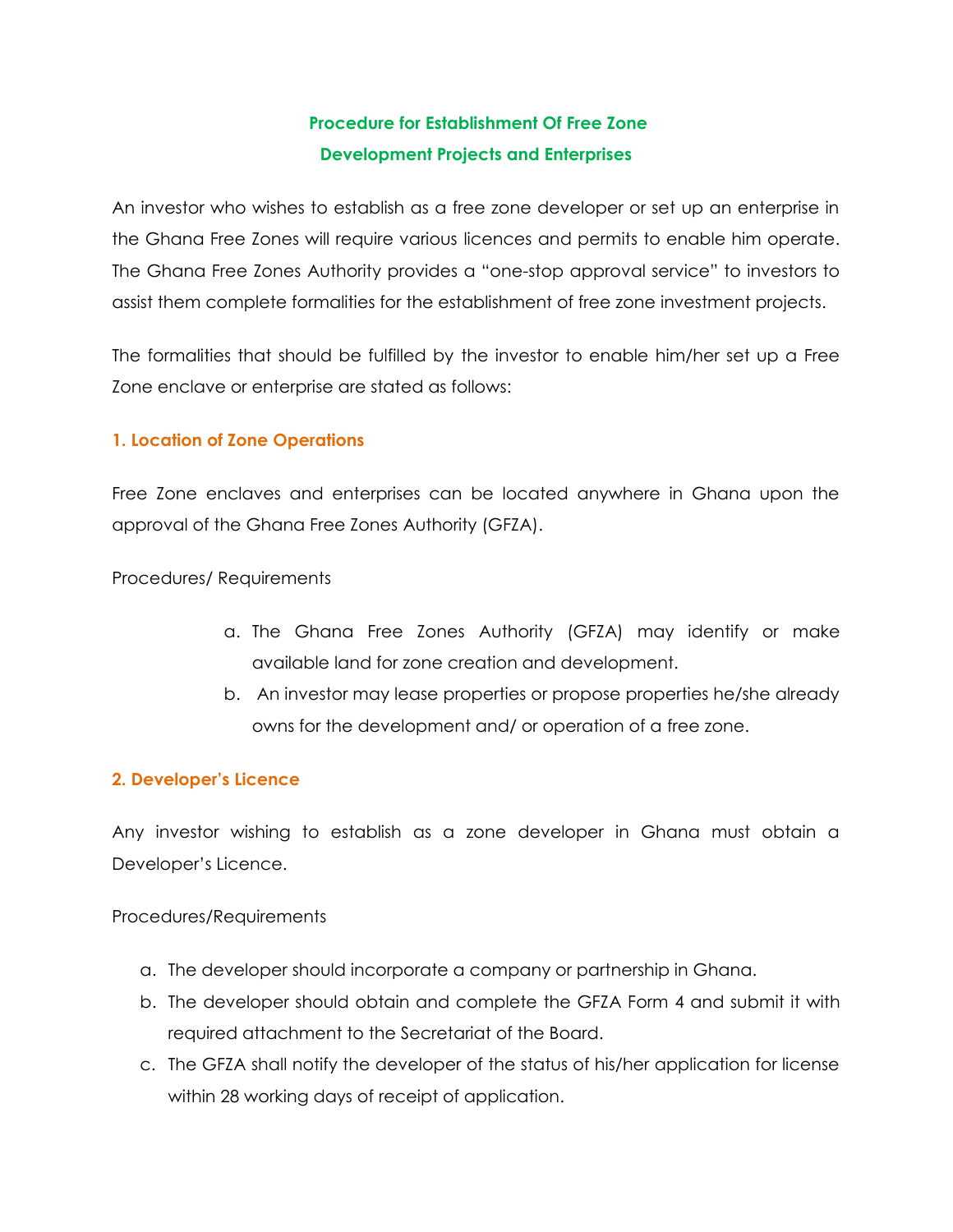- d. A Developer's Licence shall be issued to the successful applicant who should commence activities within six months of approval.
- e. A Developer's Licence fee of US\$ 5,000.00 or its equivalent in cedis shall be charged by the GFZA in the first instance and a renewal fee of US\$ 4,000.00 or its cedi equivalent paid annually by the developer.

## **3. Enterprise Licence**

Investors wishing to set up enterprises (for Manufacturing, Commercial or Service activities) must obtain the relevant Enterprise Licence.

Procedure/ Requirements

- a. The investor(s) should incorporate a company or partnership in Ghana.
- b. The investor(s) should show evidence of possession or lease of real property or intent to acquire such property.
- c. Depending on the activity to be undertaken, the applicant should obtain and complete GFZA Form 3 and submit it with the required attachments to the Secretariat of the Board.
- d. The GFZA shall notify the investor of his/her application for License within 28 working days.
- e. An Enterprise License specifying authorized activity to be undertaken by the applicant shall be issued to the successful applicant who shall commence activities within 6 months of approval.
- f. An Enterprise License fee of

US\$3,000 - Manufacturing US\$4,000 - Service US\$10,000 - Commercial US\$5,000 - Developer

or its equivalence in Cedis shall be charged by the GFZA in the first instance and a renewal fee of

US\$2,500 - Manufacturing US\$3,000 - Service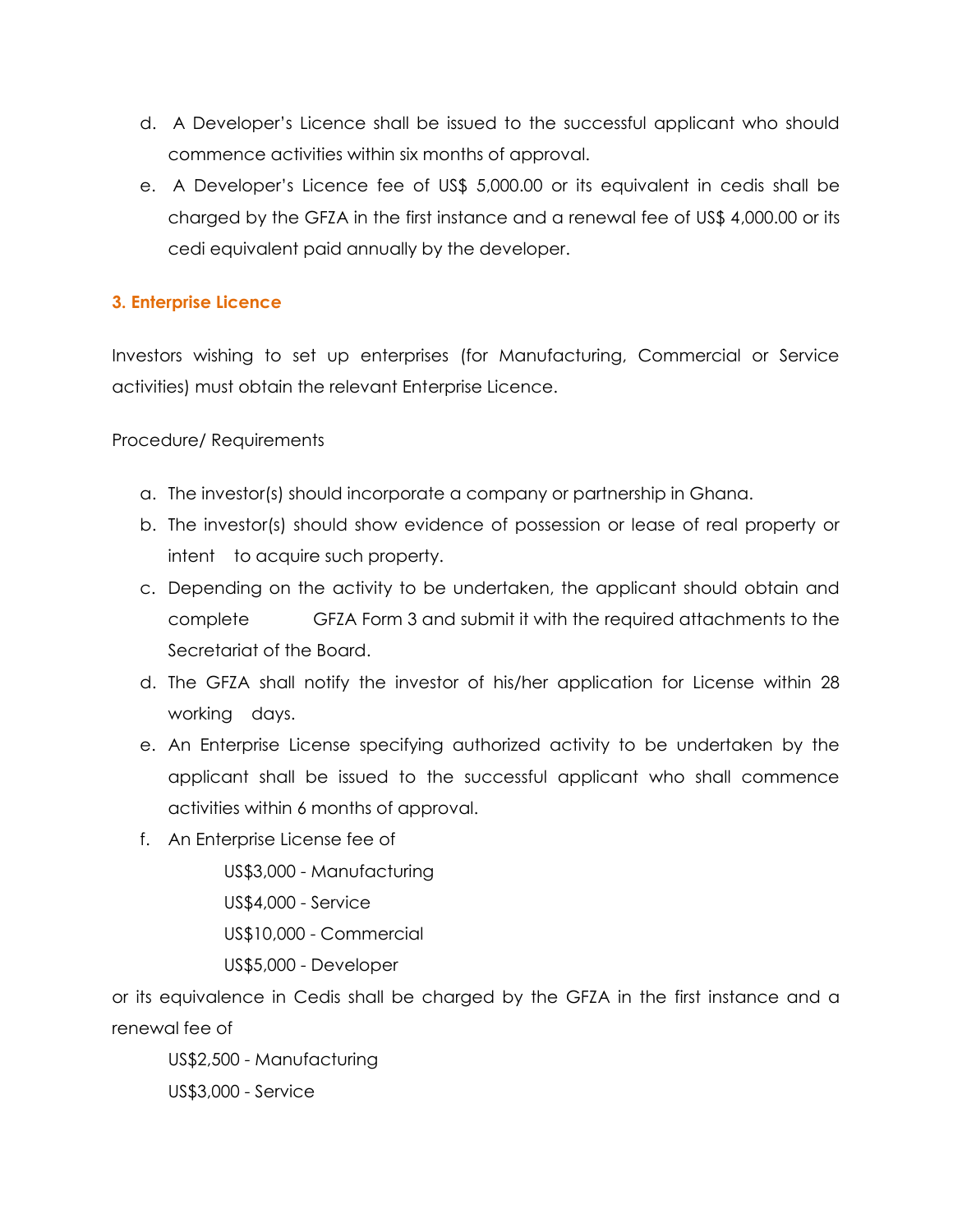US\$5,000 - Commercial

US\$4,000 - Developer

or its equivalence in Cedis paid annually by the Enterprise Operator.

## **4. Construction Requirements**

- a. Developers and enterprises must erect suitable perimeter fences and enclosures.
- b. Free Zone Enterprises must erect fences and/or enclosures, which shall be at least 2.5m high.
- c. A free zone factory building should be located at least 3mm inside the enclosure

## **5. Health & Safety Requirements**

Free Zone Developers and Enterprises must comply with health, safety and environmental requirements of Ghana.

- a. Free Zone investors should comply with: Factory, Offices and Shops Act (1970) on health, safety and other standard requirements; and environmental regulations, standards, procedures and requirements of Environmental Protection Agency.
- b. The GFZA shall register free zone developers and enterprises with:
	- I. Factory Inspectorate Department
	- II. Environmental Protection Agency
	- III. Town and Country Planning
	- IV. Metropolitan & District Assemblies
- c. Free Zone developers and enterprises are required to permit periodic checks by the afore-mentioned bodies.

#### **6. Electricity Supply**

Application may be submitted through the GFZA for approval of Power Distribution Services, Ghana. Total consumption and load requirements in Kw/hr should be indicated.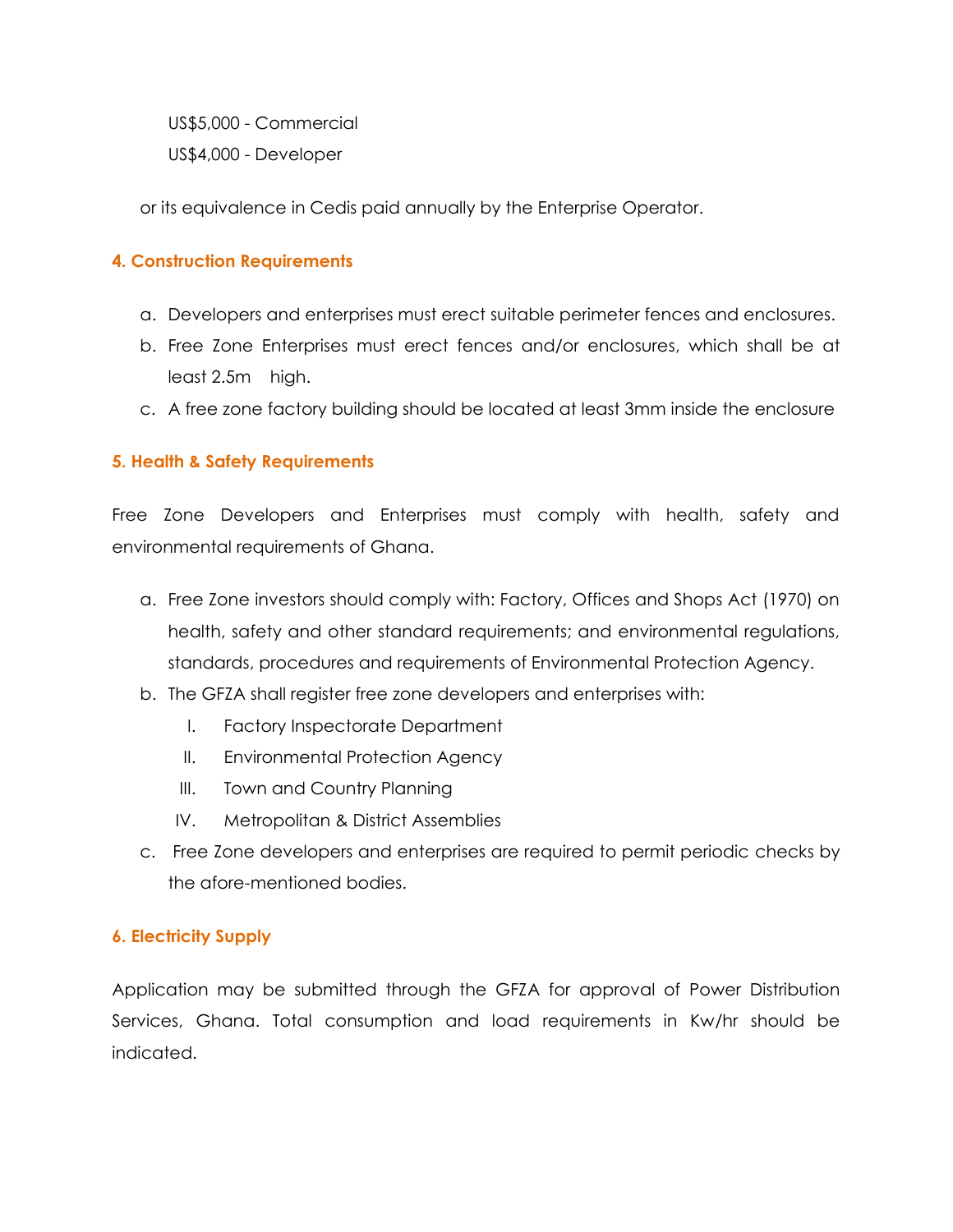## **7. Water Supply**

Application for water supply in excess of 20,000 liters/day may be submitted through the GFZA for approval of Ghana Water Company Limited (GWCL).

## **8. Application For Telephone, Telex & Telefax Services**

Application(s) may be made through the GFZA for consideration of the Vodafone Ghana.

## **9. Entry Visa**

All Free Zone investors, representatives and employees must secure entry visa to Ghana.

Procedures/Requirements

- a. Entry permit may be obtained from a Ghana Embassy or High Commission abroad.
- b. A temporary entry permit may be obtained on arrival at a point of entry in Ghana, upon prior notification of GFZA.

## **10. Work & Residence Permits**

All foreign employees of Free Zones shall require work and residence permits.

Procedures/Requirements

- a. Application for work and residence permits should be submitted to the GFZA at least 2 months prior to the intended date of employment.
- b. Any such application should be accompanied with a medical certificate of the prospective employee.
- c. Applicable fees are as follows:

 $1<sup>st</sup>$  &  $2<sup>nd</sup>$  year - US\$ 450  $3^{\text{rd}}$  & 4 $^{\text{th}}$  year - US\$ 800  $5^{\text{th}}$  and thereafter - US\$ 1,500